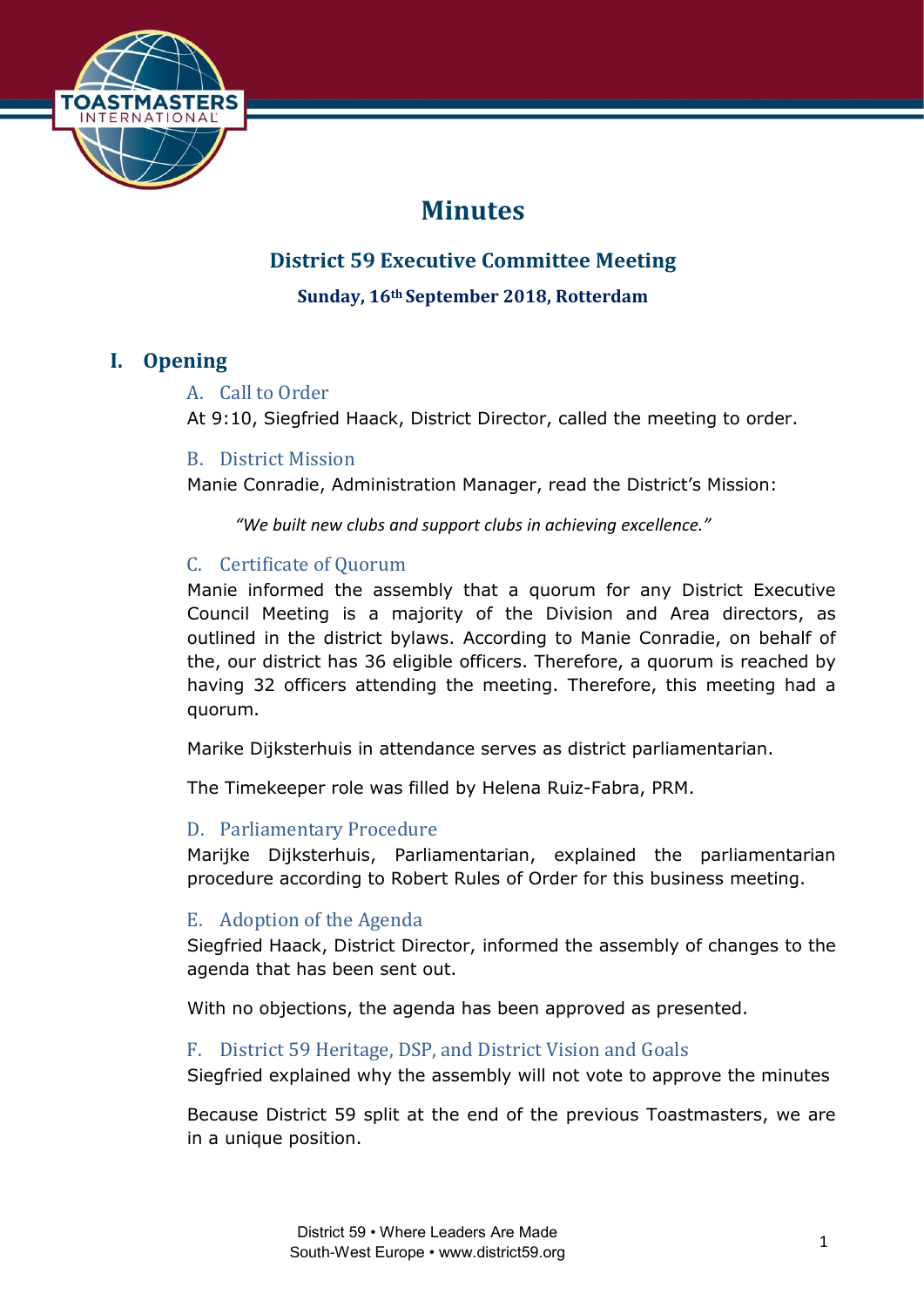Siegfried introduces the DSP and the current state of our district. He reminded everyone that the issues of one member, are the issues of the team.

| ONE TEAM | <b>ONE SPIRIT</b> | ONE DISTRICT |
|----------|-------------------|--------------|
| LEARN    | <b>RISE</b>       | <b>SHINE</b> |

#### G. Program Quality report

Colleen Shaughnessy-Larsson, Program Quality Director, presented her Educational goals for the current Toastmasters year. She will focus on Training and Pathways.

The slides as presented will be distributed.

#### H. Club Growth report

Robert van der Meer, Club Growth Director, presented his goals for the current Toastmasters year.

The slides as presented will be distributed.

#### I. Public Relations report

Helena Ruiz-Fabra, Public Relations manager, presented her goals for the current Toastmasters year.

The slides as presented will be distributed.

Q&A

Collection of all resources to be distributed

What is the 5 stars award?

#### Motion

Pascal Vilarem, division F director, moves to approve the DSP as presented. Jean-Phillipe Stijns, division E director, seconds.

The motion was carried by a majority.

#### J. District budget

Frank Cremer, Finance Manager, presented the district budget.

The slides as presented will be distributed.

Alain moves to approve the budget as present. Anthony seconds

The motion was carried by majority vote.